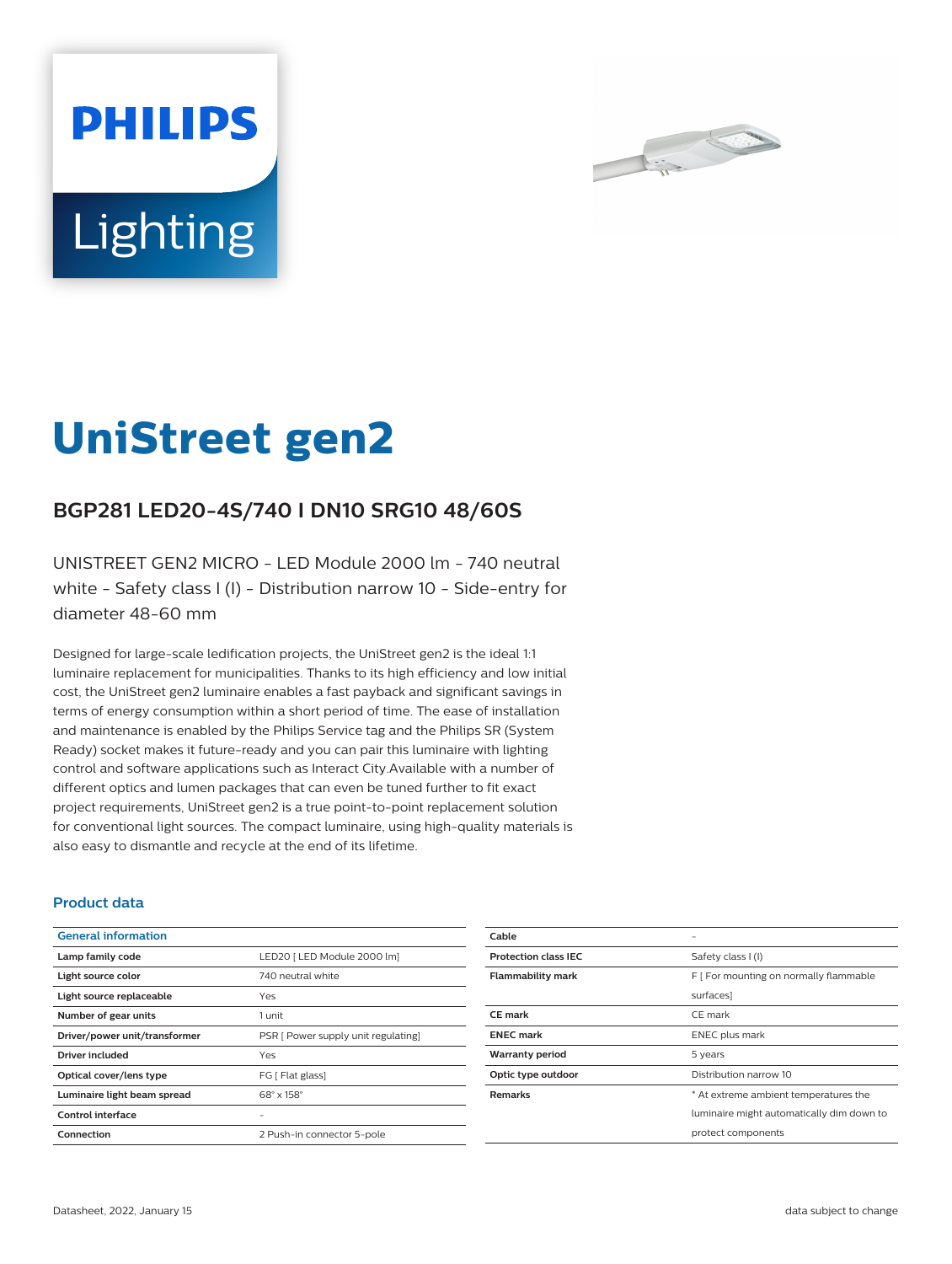## **UniStreet gen2**

| Constant light output                  | No                                             |
|----------------------------------------|------------------------------------------------|
| Number of products on MCB of 16 A type | 29                                             |
| в                                      |                                                |
| <b>EU RoHS compliant</b>               | Yes                                            |
| Light source engine type               | LED                                            |
| Service tag                            | Yes                                            |
| Serviceability class                   | Class A, luminaire is equipped with            |
|                                        | serviceable parts (when applicable): LED       |
|                                        | board, driver, control units, surge protection |
|                                        | device, optics, front cover and mechanical     |
|                                        | parts                                          |
| <b>Product family code</b>             | BGP281 [ UNISTREET GEN2 MICRO]                 |
|                                        |                                                |
| <b>Light technical</b>                 |                                                |
| Upward light output ratio              | O                                              |
| Standard tilt angle posttop            | $O^{\circ}$                                    |
| Standard tilt angle side entry         | 0°                                             |
|                                        |                                                |
| <b>Operating and electrical</b>        |                                                |
| <b>Input Voltage</b>                   | 220 to 240 V                                   |
| <b>Input Frequency</b>                 | 50 to 60 Hz                                    |
| Inrush current                         | 15 A                                           |
| Inrush time                            | 0.295 ms                                       |
| Power Factor (Min)                     | 0.98                                           |
|                                        |                                                |
| <b>Controls and dimming</b>            |                                                |
| Dimmable                               | No                                             |
|                                        |                                                |
| <b>Mechanical and housing</b>          |                                                |
| <b>Housing Material</b>                | Aluminum die-cast                              |
| <b>Reflector material</b>              | Polycarbonate                                  |
| Optic material                         | Polymethyl methacrylate                        |
| Optical cover/lens material            | Glass                                          |
| <b>Fixation material</b>               | Aluminum                                       |
| <b>Mounting device</b>                 | 48/60S [Side-entry for diameter 48-60 mm]      |
| Optical cover/lens shape               | Flat                                           |
| Optical cover/lens finish              | Clear                                          |
| <b>Overall length</b>                  | 520 mm                                         |
| Overall width                          | 234 mm                                         |
| Overall height                         | 95 mm                                          |
| <b>Effective projected area</b>        | $0.0235 \text{ m}^2$                           |
| Color                                  | Gray                                           |

| Dimensions (Height x Width x Depth)             | 95 x 234 x 520 mm (3.7 x 9.2 x 20.5 in)       |
|-------------------------------------------------|-----------------------------------------------|
|                                                 |                                               |
| <b>Approval and application</b>                 |                                               |
| Ingress protection code                         | IP66 [ Dust penetration-protected, jet-proof] |
| Mech. impact protection code                    | IK08 [5 J vandal-protected]                   |
| <b>Surge Protection (Common/Differential)</b>   | Surge protection level until 10 kV            |
|                                                 |                                               |
| Initial performance (IEC compliant)             |                                               |
| Initial luminous flux (system flux)             | 1780 lm                                       |
| <b>Luminous flux tolerance</b>                  | $+/-7%$                                       |
| Initial LED luminaire efficacy                  | 129 lm/W                                      |
| Init. Corr. Color Temperature                   | 4000 K                                        |
| Init. Color Rendering Index                     | 70                                            |
| Initial chromaticity                            | (0.381, 0.379) SDCM <5                        |
| Initial input power                             | 13.8 W                                        |
| Power consumption tolerance                     | $+/-10%$                                      |
| Init. Color Rendering Index Tolerance           | $+/-2$                                        |
|                                                 |                                               |
| Over time performance (IEC compliant)           |                                               |
| Control gear failure rate at median useful 10 % |                                               |
| life 100000 h                                   |                                               |
| Lumen maintenance at median useful life* L96    |                                               |
| 100000h                                         |                                               |
|                                                 |                                               |
| <b>Application conditions</b>                   |                                               |
| Ambient temperature range                       | -40 to +50 °C                                 |
| Performance ambient temperature Tq              | 25 °C                                         |
| Maximum dim level                               | 0% (digital)                                  |
|                                                 |                                               |
| <b>Product data</b>                             |                                               |
| Full product code                               | 871951407978600                               |
| Order product name                              | BGP281 LED20-4S/740 I DN10 SRG10              |
|                                                 | 48/60S                                        |
| EAN/UPC - Product                               | 8719514079786                                 |
| Order code                                      | 07978600                                      |
| Numerator - Quantity Per Pack                   | 1                                             |
| Numerator - Packs per outer box                 | 1                                             |
| Material Nr. (12NC)                             | 910925866713                                  |
| <b>Net Weight (Piece)</b>                       | 4.100 kg                                      |